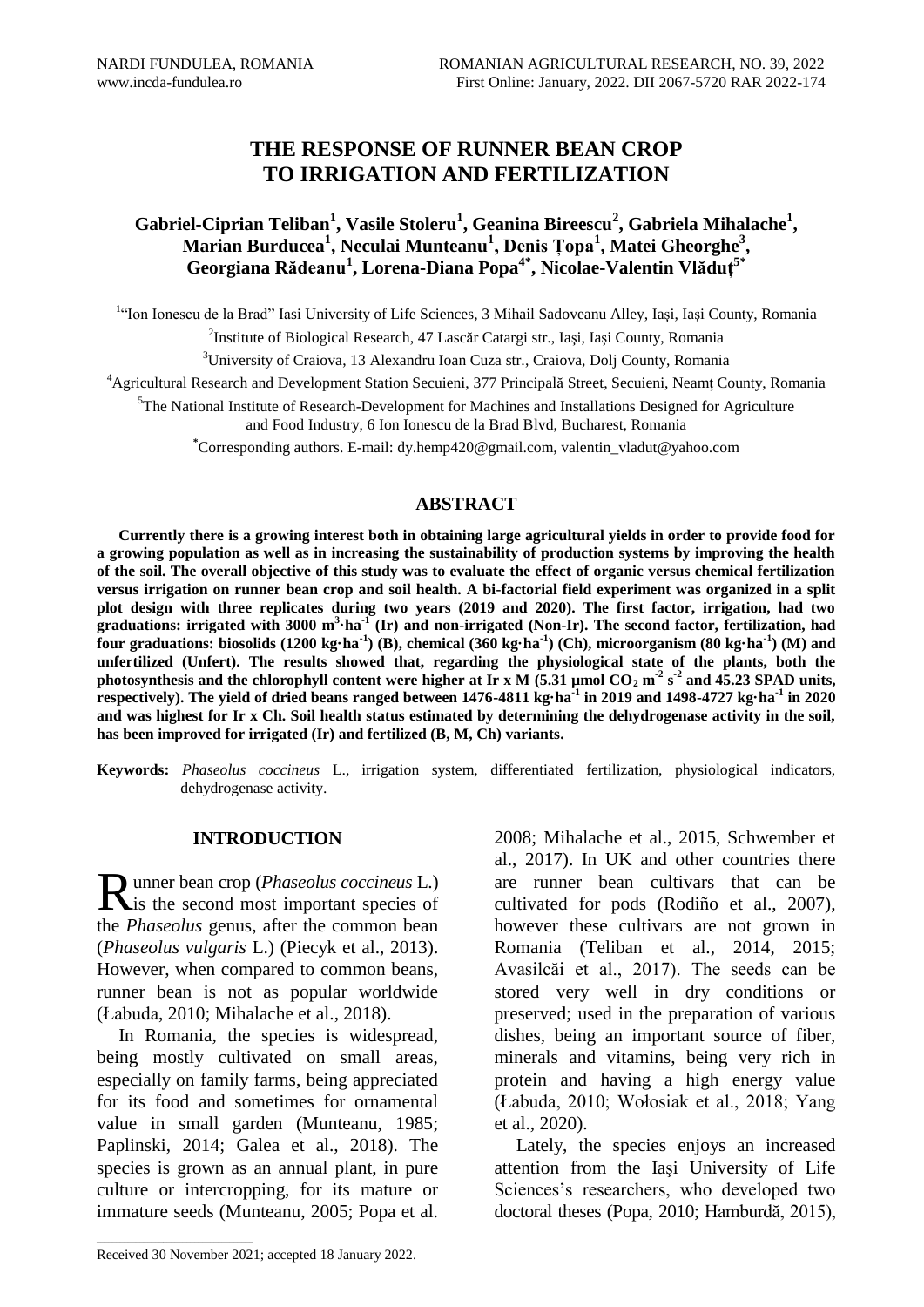and numerous scientific papers highlighting the agrobiology of the species and the cultivation technology (Munteanu et al., 2007a, 2007b; Popa et al., 2008; Popa and Munteanu, 2009; Munteanu et al., 2013; Hamburdă et al., 2016). The research regarding the irrigation and fertilization were performed in one direction and quite limited, for this reason, the present study included both technological parameters in an integrated way. Obtaining high yields has been a desire of the modern agriculture (Bărbieru, 2021), but lately there is an increasing attention on soil protection and its pollution avoidance (Samuel and Ciobanu, 2018; Stoleru et al., 2019). For this reason, it is necessary to study different fertilization regimes that meet both the health requirements of the soil and those of the plant (Mărin et al., 2021).

The effect of different fertilizers on the soil health can be highlighted by different methods. One of these is to evaluate the activity of soil microorganisms based on specific indicators, for example, dehydrogenase activity (Samuel et al., 2021). Dehydrogenase activity produced by the soil microbiota represents an efficient indicator for soil health status (Bireescu et al., 2010).

Dehydrogenase is an oxidoreductase found in living microorganisms in the soil, and plays an important role in the decomposition of organic matter. Dehydrogenase is an intracellular enzyme and provides information only about the biologically viable, active microbial cells in the soil. For this reason, dehydrogenase activity is considered an indicator of the microbiological REDOX system and an efficient indicator of the soil health (Bireescu et al., 2010; Furtak and Gajda, 2017; Bireescu et al., 2018; Małachowska-Jutsz and Matyja, 2019).

In general, the edaphic microbiota has a special importance in regulating the dynamics of the transformation of plant residues and the bioaccessibility of nutrients, in directing the flows of substances in forms accessible to plants, in maintaining the soil structure and in establishing interrelations with the roots of the plants in the edaphic rhizosphere (Wolińska and Stępniewska, 2013; Wolińska et al., 2016). The enzymatic activity catalyzes the indispensable reactions of the edaphic vital processes, the circuit of nutrients in nature, the decomposition of organic residues, the formation of humus and of the soil structure, while also representing a qualitative indicator for soil fertility (Gianfreda and Ruggiero, 2006; Dincă et al., 2013).

In this way, the plant biomass is directly influenced by its physiological state. From a physiological stand point, the intensity of the photosynthesis is the process that influences the most the rate of biomass accumulation (Agapie et al., 2020). The intensity of the photosynthesis is limited by the level of the nutrients in the soil, and it can be stimulated by the addition of fertilizers. Furthermore, the fertilizers accessibility for plants is dependent of the water content in the soil, which in case of limitation it can be supplemented by irrigation (Brandão et al., 2013).

Accordingly, the goal of this paper is to find the best technical solutions for optimizing the culture of runner bean by testing different types of fertilizers under irrigation and non-irrigation conditions.

### **MATERIAL AND METHODS**

### *Experimental design*

The field study was conducted at the experimental farm of Iaşi University of Life Sciences, Romania [\(http://www.uaiasi.ro/,](http://www.uaiasi.ro/)  $N = 47^{\circ}11'76''$  E = 27°33′71″) during two cropping seasons, in 2019 and 2020. The experience was established on anthropic cambic chernozem soil, with the following characteristics: 32% clay, 4.5% sand; pH 7.2; 2.86% organic matter;  $2.8$  g·kg<sup>-1</sup> N,  $32 \text{ mg} \cdot \text{kg}^{-1}$ P, 218 mg·kg<sup>-1</sup> K, 4.1 g·kg<sup>-1</sup> CaCO<sub>3</sub>; C/N 5.91. The weather conditions during the experimental period are presented in Table 1.

Biological material was represented by a local population of runner bean. This local population was collected from the Suceava area and has an indefinite growth, with great vigor, with 3-5 branches. The color of the foliage is dark green, the flowers are red, and the seeds are purple with a black pattern. Size of the pod  $(L / l) = 10 / 1.9$  cm, with 2 to 4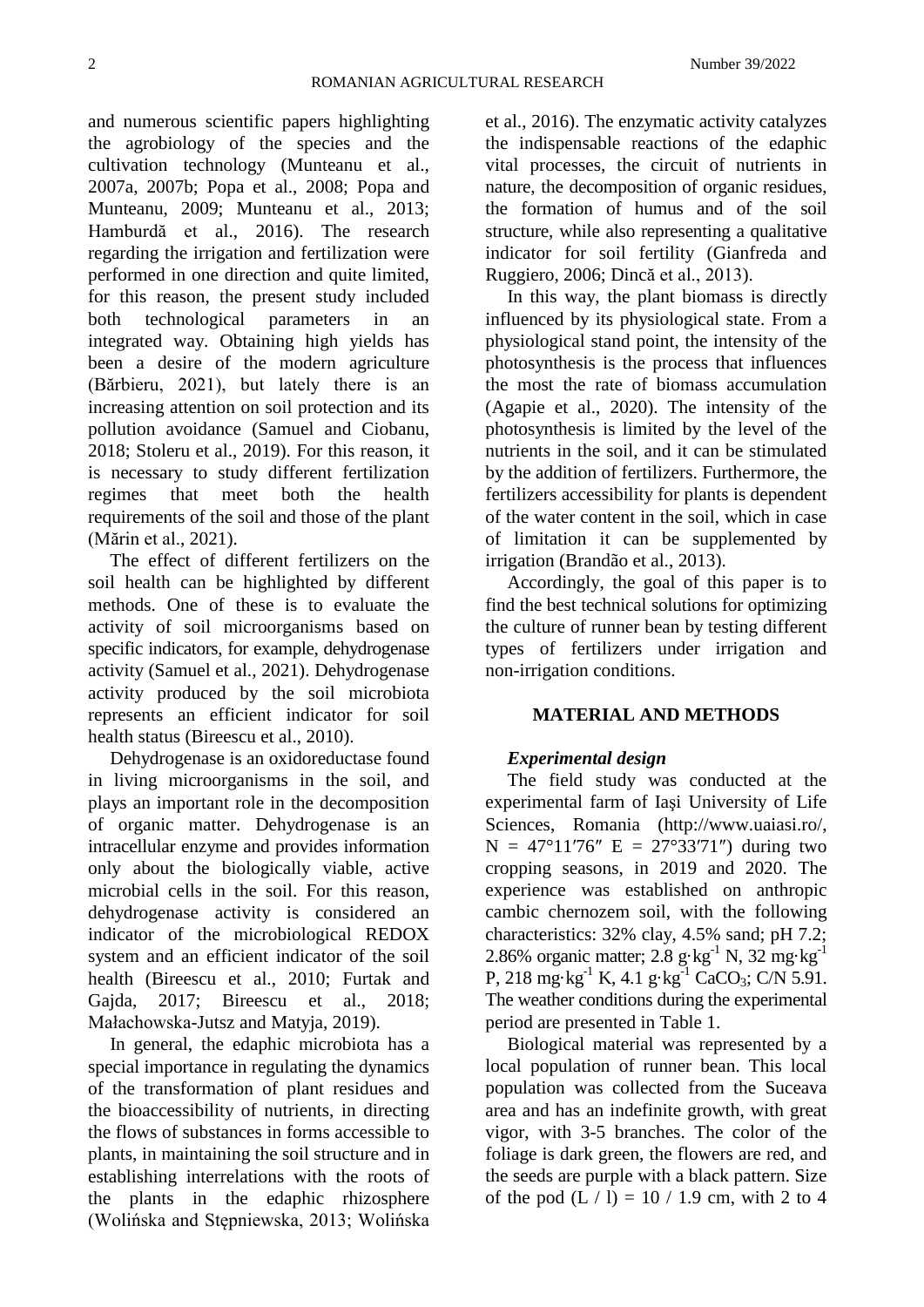seeds in a pod (17 mm long and 12 mm wide),  $TKW = 1196$  g.

The runner bean crop was established by direct sowing in the field, spaced 50 cm along the rows (three seeds/nest) and 100 cm between the rows with a density of 20000 nests $\cdot$ ha<sup>-1</sup>. A split plot design with three replicates was arranged for treatment

distribution in the field, the experimental factors investigated being represented by the irrigation regime - irrigated with 3000  $m^3$ ·ha<sup>-1</sup> (Ir) and non-irrigated (Non-Ir) and fertilization type - fertilization with biosolids (B), chemical (Ch), microorganisms (M) and unfertilized (Unfert). The control of the experiment was the non-irrigated x unfertilized variant.

*Table 1*. Monthly average value of the main meteorological factors of the experimental period

| Month     | Average temperature |      | Rainfall<br>(mm) |       | Atmospheric humidity<br>$(\%)$ |      | Sunlight duration<br>(hours) |       |
|-----------|---------------------|------|------------------|-------|--------------------------------|------|------------------------------|-------|
|           | 2019                | 2020 | 2019             | 2020  | 2019                           | 2020 | 2019                         | 2020  |
| May       | 16.6                | 14.4 | 74.9             | 130.5 | 77                             | 67   | 198.4                        | 178.2 |
| June      | 22.7                | 21.3 | 8.4              | 99.0  | 29                             | 71   | 276.0                        | 235.7 |
| July      | 22.0                | 22.1 | 3.8              | 7.9   | 67                             | 61   | 282.8                        | 187.4 |
| August    | 22.1                | 23.6 | 35.1             | 8.8   | 67                             | 54   | 285.5                        | 289.6 |
| September | 16.9                | 19.5 | 51.0             | 24.2  | 66                             | 60   | 239.2                        | 264.1 |
| October   | 11.4                | 14.1 | 24.7             | 75.4  | 74                             | 83   | 146.3                        | 129.5 |

The fertilization treatments were:

1. Biosolids (B) applied at a rate of 1200 kg·ha<sup>-1</sup>. The biosolids were obtained from the municipal waste water treatment plant (Iaşi, Romania); they were platform dried for 2 years. Physico-chemical composition of the biosolids was: pH 6.96, 6280  $\mu$ S cm<sup>-1</sup> EC, 26.6% OM, 4.83% total N, 2.43%  $P_2O_5$ , 0.51% K<sub>2</sub>O.

2. Cristaland® (Ch) is a solid chemical fertilizer, applied at a rate of  $360 \text{ kg} \cdot \text{ha}^{-1}$ . The composition of this fertilizer was: 20% of total N of which nitric N-5.6%, ammoniacal N-3.9%, and ureic N-10.5%; 20% P<sub>2</sub>O<sub>5</sub>; 20% K2O, enriched with B-0.012%, Fe-0.02%, Mn-0.01%, and Zn-0.003%.

3. Micoseeds MB® (M) is a powder fertilizer based on microorganisms and was applied at 80  $kg \cdot ha^{-1}$ . It contains predominantly spores of arbuscular mycorrhizal fungi (AMF), and is based on *Glomus* spp. and enriched with *Beauveria* sp.*, Metarhizium*  sp*.,* and *Trichoderma* sp.

4. Control treatment (Unfert), without the application of fertilizers.

Fertilization with biosolids accounted for about 80% of the rate associated with chemical fertilization, taking into account the higher efficiency of nutrient utilization obtained through organic fertilization. The

application of microorganisms served to evaluate the beneficial potential of microorganisms to favor the nutrient absorption of plants in the absence of fertilization. All the fertilizers were applied in two stages: the first one as the starter fertilization and the second one after three weeks from the emergence of the crop, by local administration at the nest.

### *Physiological measurements*

Assimilatory pigments content was measured with a non-destructive portable SPAD 502, Minolta, Japan, that measures the optical absorbance of chlorophyll; the readings were expressed as SPAD units. Measurements were performed on three leaves (lower, middle, and upper portions of the plant) from nine plants in each treatment.

Photosynthetic activity *A* (µmol  $CO_2 m^2 s^1$ ) was measured with a portable device LCi, ADC Bioscientific, UK. Measurements were performed during the light regime, from 09:00 to 14:00. A total of 36 measurements were obtained per treatment.

### *Dehydrogenase activity*

Dehydrogenase activity (DA) (mg TPF/100 g dry soil) was determined by incubation at 28°C and 24 h with 2,3,5-triphenyltetrazolium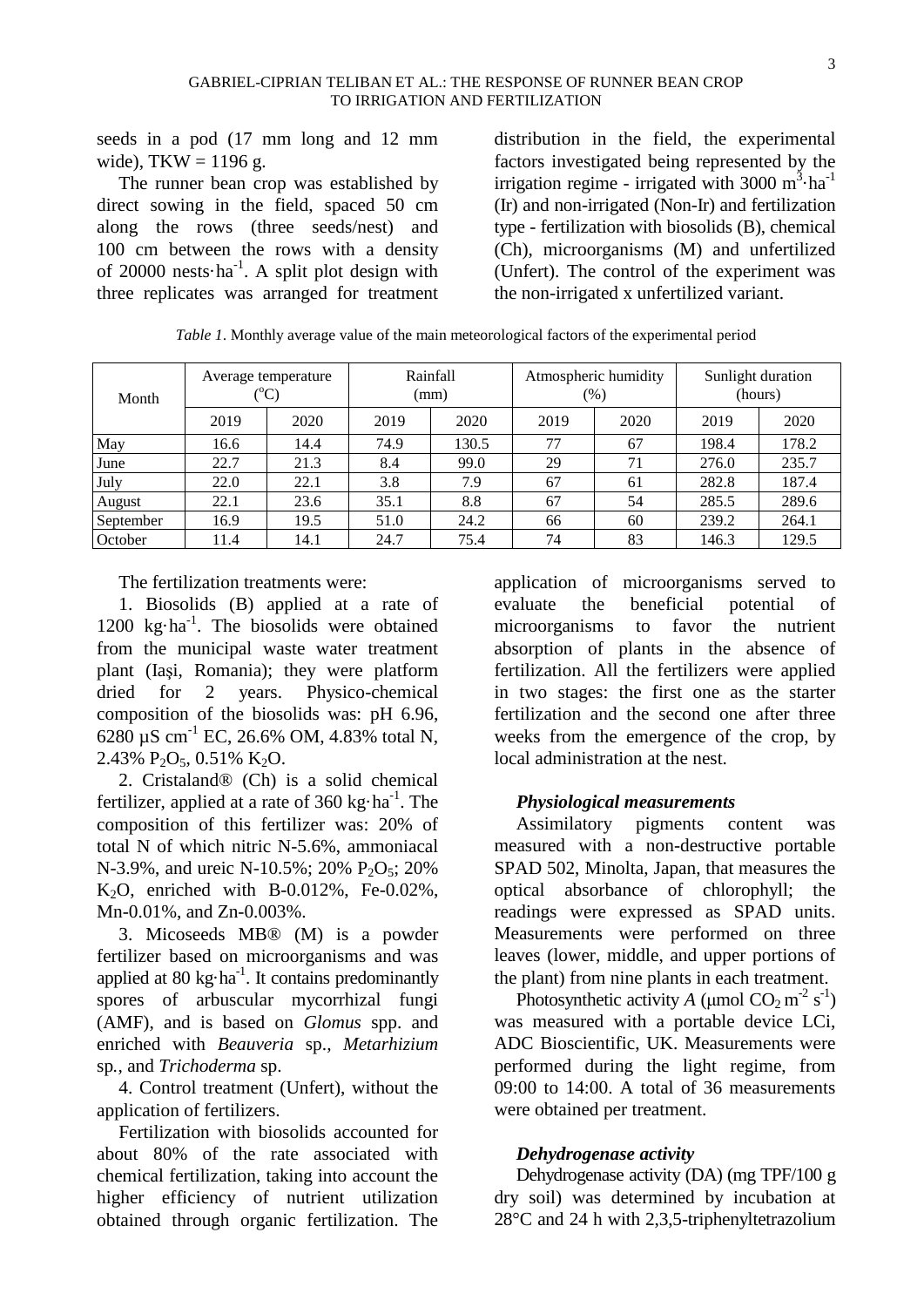chloride (TTC), according to Casida et al. (1964) modified by Kiss and Boaru (1965) and Bireescu et al. (2018).

#### *Statistical analyses*

In order to determine the runner bean yield, the harvesting was performed in a single stage, the production results being processed by the method of limit differences. For the other parameters analyzed, the data were statistically processed by ANOVA and the mean separation was performed through Tukey's test at 0.05 probability level. The results were reported as means ± standard deviation (Gomez and Gomez, 1984). The variables regarding the determinations in our research were not significantly affected by the research year and, therefore, the results discussions were done by taking into account the average data of the two years.

### **RESULTS AND DISCUSSION**

#### **1. Runner bean yield**

Runner bean is an economically important crop due to its high protein content that is found in the seeds. In this case, the seeds

represent the economic yield, and therefore efforts are made to find better cultivation methods, that include irrigation and fertilization. Assuring a proper nutrition by fertilization is important, as nutrients, and especially nitrogen are used in the primary production pathway that led to the formation of proteins, flowers, seeds etc. (Matev et al., 2022).

The yield data obtained during the two years of experimentation are shown in Figure 1. The highest average yield was highlighted in the combination of factors Ir x Ch  $(4769 \text{ kg} \cdot \text{ha}^{-1})$ , while the lowest in the Non-Ir x Unfert variant  $(1487 \text{ kg} \cdot \text{ha}^{-1})$ . The yield values for 2019 were between 1476 kg·ha<sup>-1</sup> obtained in the Non-Ir x Unfert variant and  $4811 \text{ kg} \cdot \text{ha}^{-1}$  registered in the irrigated version x chemical fertilization. In 2020, the yield values were between 1498 kg·ha<sup>-1</sup> (Non-Ir x Unfert) and 4727 kg·ha-1 (Ir x Ch). The yields obtained in the present study for irrigated variants were in accordance with those reported by Popa (2010), and those obtained in the case of non-irrigated variants were similar to those reported by Hamburdă (2015).



Ir: Irrigation; Non-Ir: Non-irrigation; B: Biosolids; Ch: Chemical; M: Microorganisms; Unfert: Unfertilization; n.s.: no statistically significant difference; \*: significant difference; \*\*\*: very significant difference.

*Figure 1.* The yield obtained in the experimental field (2019-2020)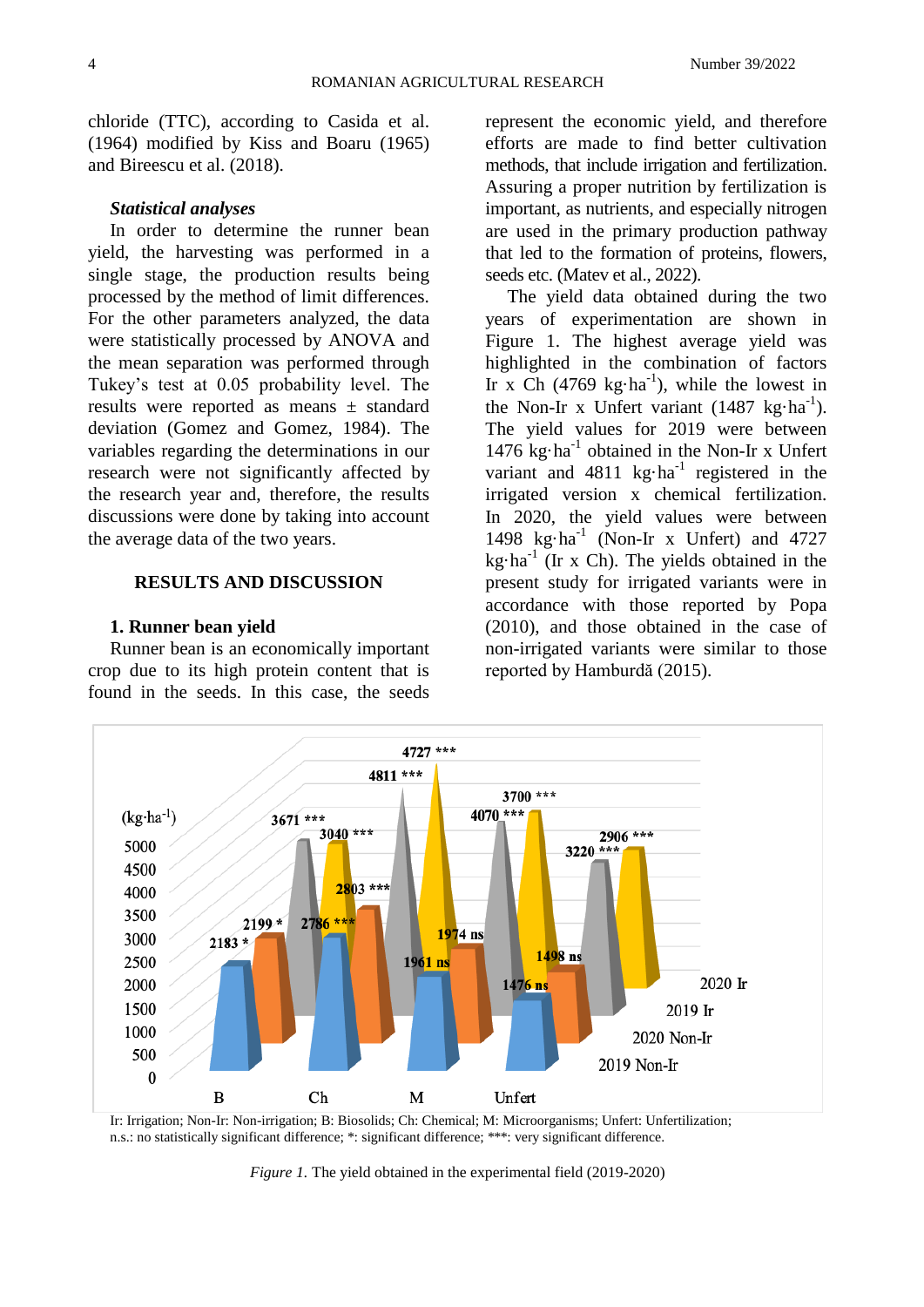The calculated F values for the irrigation regime and fertilization type (Table 2) were higher than their theoretical values (Fc  $=$  $137.52 > \text{Ft} = 18.51$  and  $\text{Fc} = 30.87 > \text{Ft} =$ 3.49, respectively) resulting that the yield significantly varied depending on the irrigation regime and the type of fertilization. However, among the two factors taken into consideration, the irrigation regime had a higher influence on the yield as compared to the fertilization type. The first factor considered in the study, the irrigation regime (Table 2), had a major influence on the production of runner beans, the irrigation of the crop resulting in production increases of 78.57%, this increase being considered distinctly significant compared to the control (Non-Ir variant). Therefore, this factor represents an important technological parameter with a particularly important positive impact on the production of dried seeds in the runner bean crop.

Regarding the second factor taken into study - the fertilization regime (Table 2), all three types of fertilization provided positive production differences at a distinct and very significant level compared to the control-Unfert variant. Very significant differences were registered for the chemically fertilized variant (Ch), the production increase being of 1506.5  $\text{kg} \cdot \text{ha}^{-1}$  (66.21%), while distinctly significant differences were achieved by the variants to which microorganisms (M) were applied -  $650.7 \text{ kg} \cdot \text{ha}^{-1}$  (28.60%) and variants fertilized with biosolids (B) - 498.0 kg $\cdot$ ha<sup>-1</sup> (21.89%). From the obtained data, it turns out that this factor also had a positive impact on production, and can be considered a key element in the success of the runner bean crop.

*Table 2*. The influence of irrigation and fertilization on runner bean yield

|                                                                                                                                           |                    | Significance    |                           |                |  |  |  |  |
|-------------------------------------------------------------------------------------------------------------------------------------------|--------------------|-----------------|---------------------------|----------------|--|--|--|--|
| Treatment                                                                                                                                 | $kg \cdot ha^{-1}$ | % compared to C | differences compared to C | of differences |  |  |  |  |
| Irrigation regime                                                                                                                         |                    |                 |                           |                |  |  |  |  |
| Ir                                                                                                                                        | 3768.3             | 178.57          | 1658.0                    | $***$          |  |  |  |  |
| Non-Ir                                                                                                                                    | 2110.3             | 100             | $\theta$                  | C              |  |  |  |  |
| Fc = 137.52; Ft = 18.51; LSD 5% = 608.0 kg·ha <sup>-1</sup> ; LSD 1% = 1404.0 kg·ha <sup>-1</sup> ; LSD 0.1% = 4468.0 kg·ha <sup>-1</sup> |                    |                 |                           |                |  |  |  |  |
| Fertilization type                                                                                                                        |                    |                 |                           |                |  |  |  |  |
| B                                                                                                                                         | 2773.5             | 121.89          | 498.0                     | $***$          |  |  |  |  |
| Ch                                                                                                                                        | 3782.0             | 166.21          | 1506.5                    | ***            |  |  |  |  |
| M                                                                                                                                         | 2926.2             | 128.60          | 650.7                     | $***$          |  |  |  |  |
| Unfert                                                                                                                                    | 2275.5             | 100             | $\Omega$                  | C              |  |  |  |  |
| $Fc = 30.87$ ; Ft = 3.49; LSD 5% = 347.8 kg·ha <sup>-1</sup> ; LSD 1% = 488.1 kg·ha <sup>-1</sup> ; LSD 0.1% = 689.2 kg·ha <sup>-1</sup>  |                    |                 |                           |                |  |  |  |  |

Ir: Irrigation; Non-Ir: Non-irrigation; B: Biosolids; Ch: Chemical; M: Microorganisms; Unfert: Unfertilization; C: Control;

LSD: Least Significant Difference; Fc: calculated F value; Ft: F theoretical value.

Regarding the results of the combination of the two factors (Irrigation x Fertilization) the interaction between them is not significant, meaning that the effect of fertilizers was not influenced by the irrigation regime. Therefore, the irrigation factor is dominant, having a higher influence on the yield than the fertilization factor (Table 3).

The combination of irrigation x fertilization factors (Table 3) generated positive yield differences at very significant level for five variants, the average yields obtained during the two years of study being  $4769.3 \text{ kg} \cdot \text{ha}^{-1}$  -

Ir x Ch fertilization,  $3884.7 \text{ kg} \cdot \text{ha}^{-1}$  - Ir x M, 3356.0 kg·ha<sup>-1</sup> - Ir x B, 3063.3 kg·ha<sup>-1</sup> - Ir x Unfert and  $2794.7 \text{ kg} \cdot \text{ha}^{-1}$  - Ir x Ch fertilization. Positive differences at the significant distinct level were recorded in the non-irrigated variant (Non-Ir) x Biosolids fertilization (B) - 2191.0 kg $\cdot$ ha<sup>-1</sup>, while applying microorganisms on non-irrigated soil generated insignificant positive differences - 1967.7 kg·ha<sup>-1</sup> compared with the control, represented by the non-irrigated (Non-Ir) x unfertilized variant (Unfert) - 1487.7 kg·ha<sup>-1</sup>.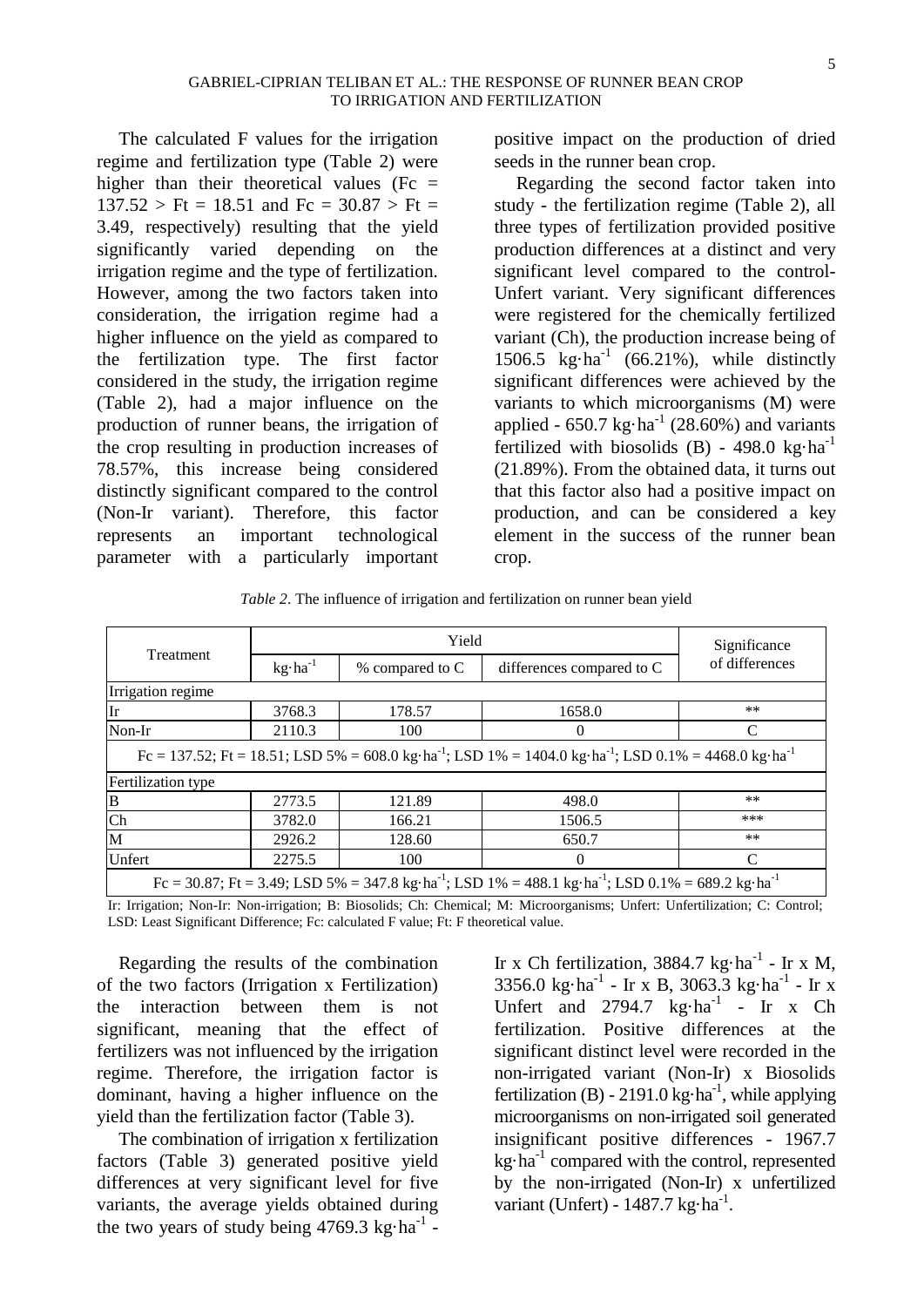| Interaction between                                                                                                                                 |                    | Significance                                 |          |                |  |
|-----------------------------------------------------------------------------------------------------------------------------------------------------|--------------------|----------------------------------------------|----------|----------------|--|
| irrigation x fertilization                                                                                                                          | $kg \cdot ha^{-1}$ | differences compared to C<br>% compared to C |          | of differences |  |
| Ir $x B$                                                                                                                                            | 3356.0             | 225.58                                       | 1868.3   | ***            |  |
| Irigat x Ch                                                                                                                                         | 4769.3             | 320.58                                       | 3281.6   | ***            |  |
| Ir $x M$                                                                                                                                            | 3884.7             | 261.12                                       | 2397.0   | ***            |  |
| Ir x Unfert                                                                                                                                         | 3063.3             | 205.91                                       | 1575.6   | ***            |  |
| Non-Ir $x B$                                                                                                                                        | 2191.0             | 147.27                                       | 703.3    | $***$          |  |
| Non-Ir x Ch                                                                                                                                         | 2794.7             | 187.85                                       | 1307.0   | ***            |  |
| Non-Ir $x M$                                                                                                                                        | 1967.7             | 132.26                                       | 480.0    |                |  |
| Non-Ir x Unfert                                                                                                                                     | 1487.7             | 100                                          | $\theta$ | $\mathcal{C}$  |  |
| $Fc = 2.73$ ; $Ft = 3.49$ ; LSD $5\% = 491.8$ kg·ha <sup>-1</sup> ; LSD $1\% = 690.3$ kg·ha <sup>-1</sup> ; LSD $0.1\% = 974.6$ kg·ha <sup>-1</sup> |                    |                                              |          |                |  |

*Table 3.* The influence of interaction between irrigation and fertilization on runner bean yield

Ir: Irrigation; Non-Ir: Non-irrigation; B: Biosolids; Ch: Chemical; M: Microorganisms; Unfert: Unfertilization; C: Control; LSD: Least Significant Difference; Fc: calculated F value; Ft: F theoretical value.

It is well known that the chemical fertilizers have a high effect on yield in vegetable crops, due to the increased nitrogen content in the form accessible to plants. However, there is a tendency to use biological fertilizers, even in conventional agriculture, and organic and microbiological fertilizers give good production and quality results as added value (Amalfitano et al., 2018; Caruso et al., 2019).

On the other side, the biosolids fertilizers contain high amount of organic matter and nutrients that slowly decompose in time. Another positive effect of the use of biosolids fertilizers is related to the improvement of the physico-chemical properties of the soil such as water holding capacity, aeration, decrease density, etc. Positive effects of biosolids were also obtained for other crops such as basil (Burducea et al., 2018, 2019).

Furthermore, many of the nutrients that are used by plants in the biosynthesis of the chlorophyll (N, P, K, Mg, Fe, Mn, etc.) are found in biosolids, however concerns regarding the presence of high content of heavy metals are reported in the literature. The presence of the heavy metals in the biosolids varies from one waste water treatment plant to another and depends on the dimension of the locality and industrial activities. The concentration of the heavy metals in biosolids used in this study was below the maximum admissible values imposed by the legislation in force for the use in agriculture.

According to the data obtained in the two years of study, the two factors taken into

consideration - irrigation and fertilization had a high impact on the production, these being important parameters in obtaining high yields of *Phaseolus coccineus* L. crop. By comparison, from the five variants with very significant positive differences, the first four were the irrigated variants, which mean that the application of irrigation to the culture of runner bean is a condition before fertilization. The non-irrigated but fertilized variants also brought significant increases in production the chemical fertilization on non-irrigated soil bringing an increase of 87.85%, which is considered very significant, compared to the control.

However, applied fertilization did not outweigh the irrigation effect. So, in the absence of irrigation, the plants of this species cannot maximize the supply of nutrients, which means that irrigation is paramount to the success of this crop and then fertilization.

#### **2. Physiological results in this study**

The analyzed physiological parameters, the content in chlorophyll pigments and the rate of photosynthesis, according to the experimental factors studied - irrigation and fertilization, are presented in Table 4. From the data presented in the table, it can be observed that the irrigation regime did not significantly influence the physiological parameters analyzed, while the applied fertilization determined significant positive differences compared to the unfertilized variant.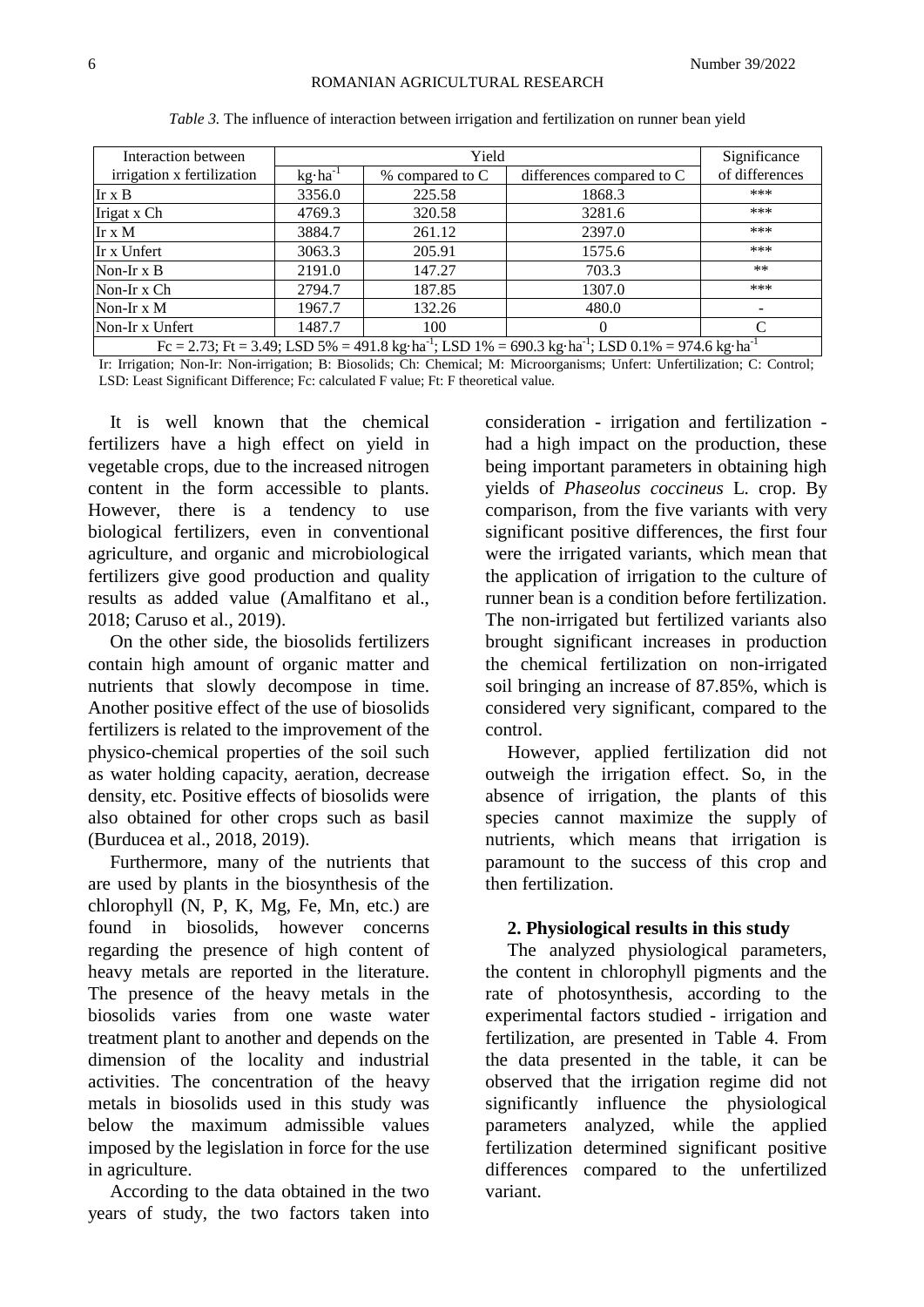#### GABRIEL-CIPRIAN TELIBAN ET AL.: THE RESPONSE OF RUNNER BEAN CROP TO IRRIGATION AND FERTILIZATION

| Treatment          |                                           | SPAD (unit SPAD)    |                      | Photosynthesis (µmol CO <sub>2</sub> m <sup>-2</sup> s <sup>-1</sup> ) |                   |                      |  |  |
|--------------------|-------------------------------------------|---------------------|----------------------|------------------------------------------------------------------------|-------------------|----------------------|--|--|
|                    | 2019                                      | 2020                | Average<br>2019-2020 | 2019                                                                   | 2020              | Average<br>2019-2020 |  |  |
| Irrigation regim   |                                           |                     |                      |                                                                        |                   |                      |  |  |
| Ir                 | $42.12 \pm 1.66$                          | $42.40 \pm 1.26$    | $42.26 \pm 0.26$     | $4.59 \pm 0.63$                                                        | $3.86 \pm 0.36$   | $4.23 \pm 0.29$      |  |  |
| Non-Ir             | $43.36 \pm 0.18$                          | $42.37 \pm 0.55$    | $42.87 \pm 0.36$     | $4.02 \pm 0.41$                                                        | $3.29 \pm 0.36$   | $3.65 \pm 0.18$      |  |  |
| Significance       | ns                                        | ns.                 | ns                   | ns                                                                     | ns                | ns                   |  |  |
| Fertilization type |                                           |                     |                      |                                                                        |                   |                      |  |  |
| B                  | $44.48 \pm 0.96$ a                        | $43.83 \pm 0.33$ ns | $44.15 \pm 0.57$ ab  | $4.51 \pm 0.69$ a                                                      | $3.43 \pm 0.34$ b | $3.97 \pm 0.20$ b    |  |  |
| Ch                 | $43.78 \pm 0.65$ a                        | $40.54 \pm 1.86$ ns | $42.16 \pm 0.60$ b   | $4.72 \pm 0.17$ a                                                      | $3.27 \pm 0.20$ b | $4.00 \pm 0.19$ b    |  |  |
| M                  | $45.45 \pm 2.17$ a<br>$44.14 \pm 0.85$ ns |                     | $44.80 \pm 1.28$ a   | $5.39 \pm 0.57$ a                                                      | $5.06 \pm 0.47$ a | $5.22 \pm 0.18$ a    |  |  |
| Unfert             | $37.25 \pm 3.93$ b                        | $41.03 \pm 2.16$ ns | $39.14 \pm 1.11$ c   | $2.59 \pm 0.73$ b                                                      | $2.55 \pm 0.44$ b | $2.57 \pm 0.16$ c    |  |  |

*Table 4.* Chlorophyll content and the photosynthetic activity of runner bean leaves as affected by irrigation and fertilization

Ir: Irrigation; Non-Ir: Non-irrigation; B: Biosolids; Ch: Chemical; M: Microorganisms; Unfert: Unfertilization. Within each column, n.s. no statistically significant difference at  $p \le 0.05$ , values associated to different letters are significantly different according to Tukey's test at  $p<0.05$ .

Application of both irrigation and fertilization treatments positively influenced the content of assimilatory pigments (SPAD units) in leaves of runner bean plants (Figure 2). The highest increase of chlorophyll content was obtained under irrigated (Ir) x microorganisms (M) treatment (17.0%) followed by the non-irrigated (Non-Ir) x chemical (Ch) treatment (14.8%) and non-irrigated (Non-Ir) x microorganisms (M) (14.7%), compared with control variant (non-irrigated x unfertilized). Similar increases were also obtained under irrigated (Ir) x Biosolids (B) and non-irrigated (Non-Ir) x

Biosolids (B) (14.3% and 13.9%, respectively). Although the chlorophyll content also increased under the variants irrigated (Ir) x chemical (Ch) and irrigated (Ir) x unfertilized (Unfert), the differences were statistically insignificant.

Measuring the chlorophyll content in the plant leaves is a good method to prove the nitrogen availability in the soil, as well as to estimate the plant physiological state, due to the fact that an important amount of nitrogen is stored in leaves (in chlorophyll and RuBisCo) (Cioroianu et al., 2017; Mohamed et al., 2021).



Ir: Irrigation; Non-Ir: Non-irrigation; B: Biosolids; Ch: Chemical; M: Microorganisms; Unfert: Unfertilization. Values associated to different letters are significantly different according to Tukey's test at p≤0.05.

> *Figure 2.* Chlorophyll content in runner bean leaves as affected by the interaction between irrigation and fertilization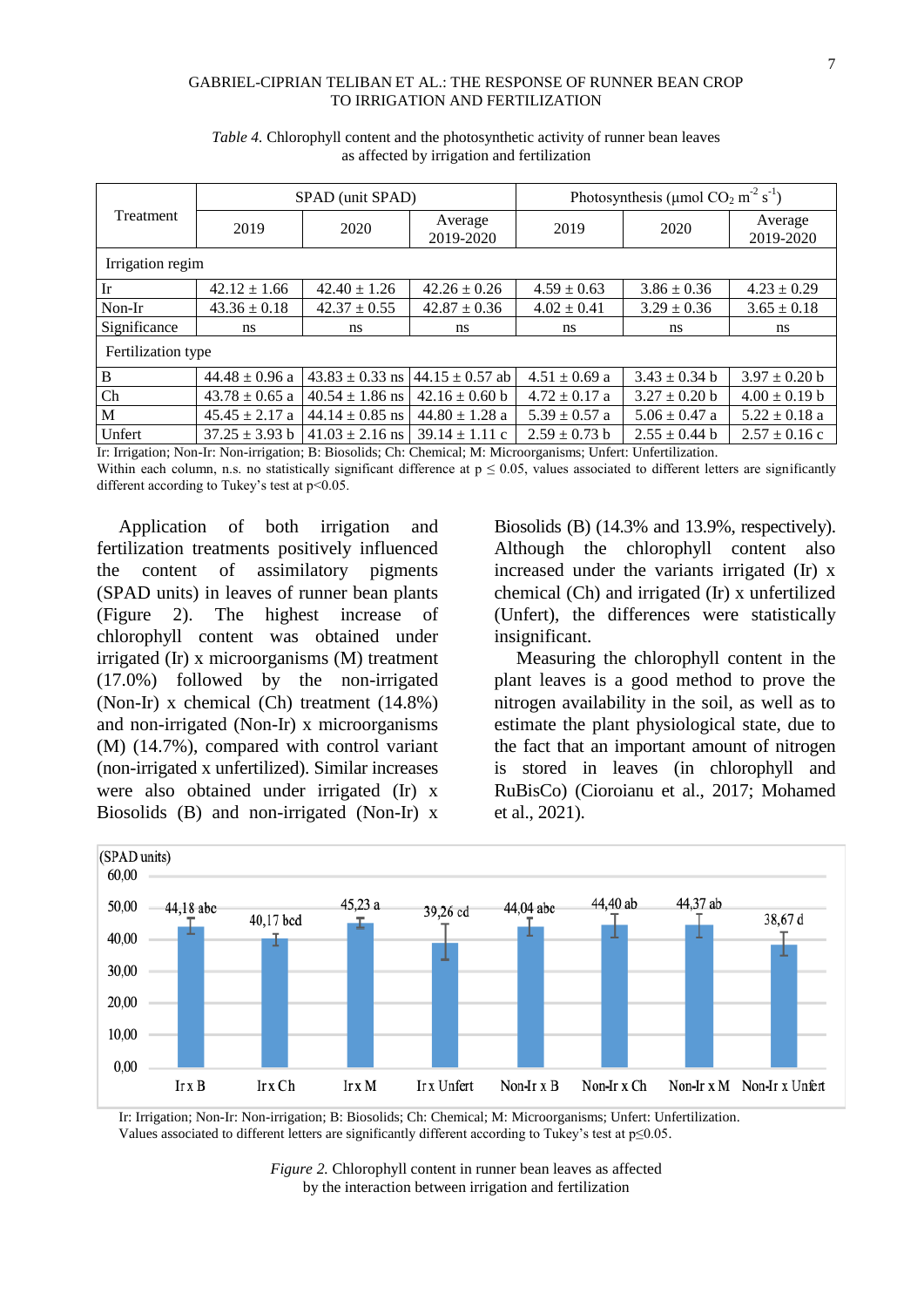The photosynthetic rate of runner bean plants varied under the applied treatments (Figure 3). The  $CO<sub>2</sub>$  assimilation was increased under all the treatments compared to the non-irrigated (Non-Ir) x non-fertilized (Unfert) (control) variant. Significant differences were found for: irrigated (Ir) x microorganisms (M) (118.0%), irrigated (Ir) x chemical (Ch) (114.4%), non-irrigated

(Non-Ir) x microorganisms (M) (104.5%), non-irrigated (Non-Ir) x biosolids (B) (83.2%). The other variants, although they registered some increases of the photosynthesis rate, eg. irrigated (Ir) x biosolids (B) (44.8%), non-irrigated (Non-Ir) x chemical (Ch) (21.5%) and irrigated (Ir) x unfertilized (Unfert) (12.4%), were insignificant compared to the control variant.



Ir: Irrigation; Non-Ir: Non-irrigation; B: Biosolids; Ch: Chemical; M: Microorganisms; Unfert: Unfertilization. Values associated to different letters are significantly different according to Tukey's test at p≤0.05.

*Figure 3.* The photosynthetic activity of runner bean leaves as affected by the interaction between irrigation and fertilization

In according to our results, Ştefan et al. (2013), obtained high values of photosynthesis in runner bean plant as a result of inoculation with microorganisms. The results obtained for the physiological parameters (chlorophyll and photosynthesis) support the beneficial effects of the microbiological fertilization on the production, under irrigation conditions  $(3884.7 \text{ kg} \cdot \text{ha}^{-1})$ .

### **3. Dehydrogenase activity**

Dehydrogenase activity in soil was measured for 2 depths: 0-20 cm and 20-40 cm. As shown in Table 5, the highest values of dehydrogenase activity were obtained at 0-20 cm depth, irrespective of the treatment applied, irrigation or fertilization, due to, both, the abundance of the soil microbes on this depth and the quantity and quality of the soil organic matter that have accumulated under the different treatments (Giacometti et al., 2013; Tan et al., 2014). The values of dehydrogenase activity fall below 20 cm

(20-40 cm) with average values of 35.97% for the irrigation regime and 34.61% for the fertilization regime, as a result of the weaker watering of the soil below 20 cm and its deepening. Regarding the irrigation regime, the irrigated variants (Ir) registered a significantly higher activity of dehydrogenase activity compared to the non-irrigated (Non-Ir) variants, both on the 0-20 cm depth and on the 20-40 cm depth. The applied fertilization influenced the activity of dehydrogenase differently. For the 0-20 cm depth, the highest values were recorded in the case of chemically fertilized variants (Ch) [30.97 mg TPF $\cdot$ (100 g dry soil)<sup>-1</sup>] followed by biosolids fertilized variants (B) [26.75 mg TPF $\cdot$ (100 g dry soil)<sup>-1</sup>] and those to which microorganisms (M) were applied [26.41 mg TPF $\cdot$ (100 g dry soil)<sup>-1</sup>], these having significant values compared to the unfertilized version-Control [23.56 mg TPF $\cdot$ (100 g dry soil)<sup>-1</sup>]. For the depth of 20-40 cm, the highest value was recorded by the chemically fertilized variants (Ch)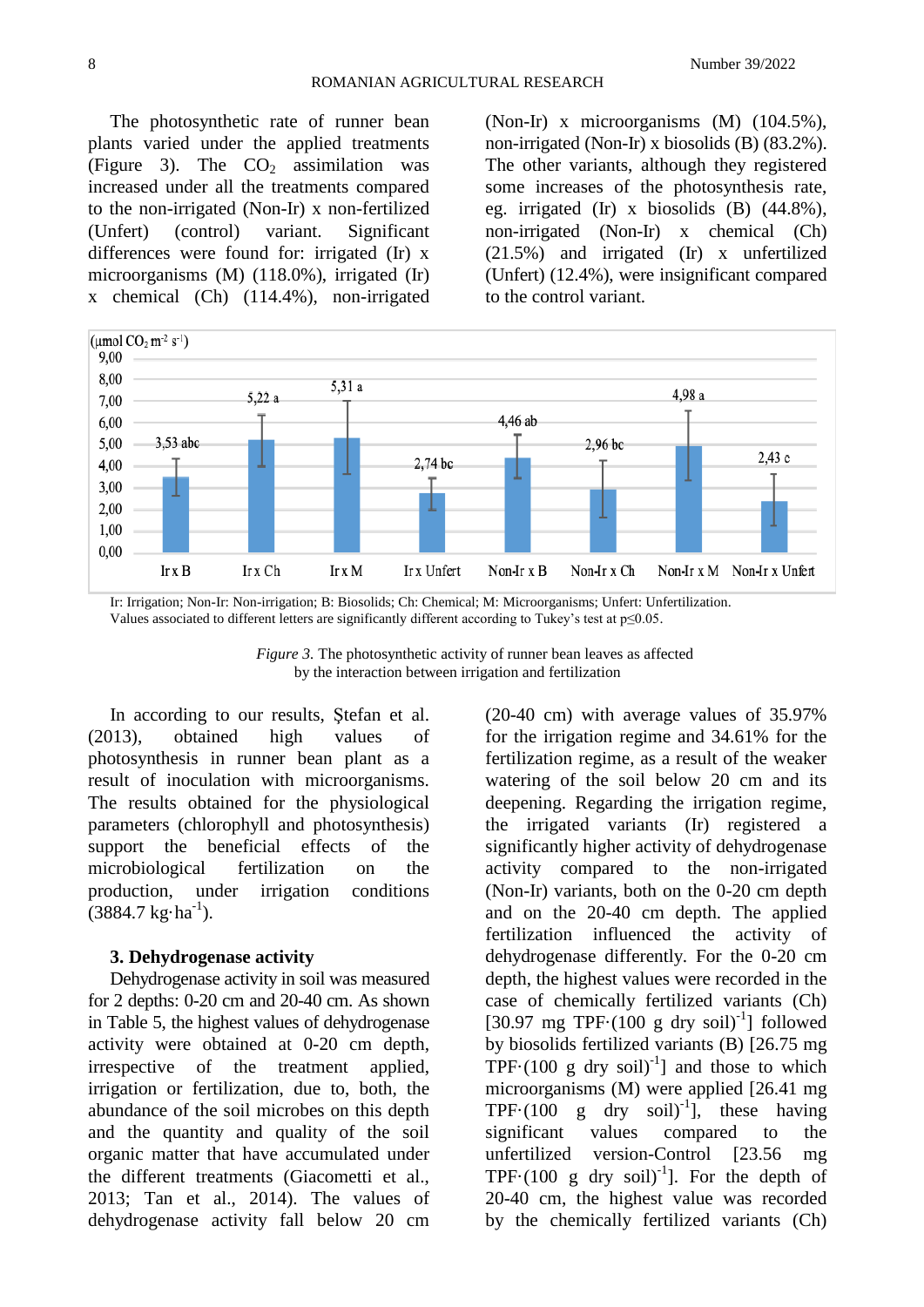#### GABRIEL-CIPRIAN TELIBAN ET AL.: THE RESPONSE OF RUNNER BEAN CROP TO IRRIGATION AND FERTILIZATION

[22.57 mg TPF $\cdot$ (100 g dry soil)<sup>-1</sup>], followed by the variants fertilized with microorganisms (M) and biosolids (B)  $[18.39 \text{ mg TPF} \cdot (100 \text{ g})]$ dry soil)<sup>-1</sup>, respectively 16.08 mg TPF $\cdot$ (100 g  $\text{dry soil}^{-1}$ ], the values recorded as significant compared to the control of the experience-

unfertilized variant [13.88 mg TPF·(100 g dry soil)<sup>-1</sup>]. Moderate doses of chemical fertilizers had a greater positive influence over variants fertilized with biosolids or microorganisms due to their faster solubilization.

*Table 5.* Dehydrogenase activity of soil of runner bean, expressed as mg TPF $\cdot$ (100 g dry soil)<sup>-1</sup> as affected by irrigation and fertilization

| Treatment          |                    | $0-20$ cm          |                      | $20-40$ cm         |                    |                      |  |
|--------------------|--------------------|--------------------|----------------------|--------------------|--------------------|----------------------|--|
|                    | 2019               | 2020               | Average<br>2019-2020 | 2019               | 2020               | Average<br>2019-2020 |  |
| Irrigation regime  |                    |                    |                      |                    |                    |                      |  |
| Ir                 | $32.28 \pm 0.30$   | $30.40 \pm 0.14$   | $31.34 \pm 0.21$     | $24.58 \pm 0.26$   | $22.53 \pm 0.28$   | $23.56 \pm 0.17$     |  |
| Non-Ir             | $20.89 \pm 0.49$   | $24.12 \pm 0.52$   | $22.50 \pm 0.08$     | $11.26 \pm 0.35$   | $12.55 \pm 0.47$   | $11.91 \pm 0.34$     |  |
| Significance       | $\ast$             | *                  | *                    | $\ast$             | $\ast$             | *                    |  |
| Fertilization type |                    |                    |                      |                    |                    |                      |  |
| B                  | $25.94 \pm 0.52$ b | $27.57 \pm 0.83$ b | $26.75 \pm 0.62$ b   | $15.76 \pm 0.24$ c | $16.41 \pm 0.99$ c | $16.08 \pm 0.60$ c   |  |
| $\rm Ch$           | $30.00 \pm 0.57$ a | $31.93 \pm 0.34$ a | $30.97 \pm 0.26$ a   | $22.65 \pm 0.47$ a | $22.50 \pm 0.27$ a | $22.57 \pm 0.16$ a   |  |
| M                  | $26.56 \pm 0.12$ b | $26.26 \pm 0.44$ b | $26.41 \pm 0.22$ b   | $18.81 \pm 0.03$ b | $17.97 \pm 0.20$ b | $18.39 \pm 0.11 b$   |  |
| Unfert             | $23.84 \pm 0.55$ c | $23.28 \pm 0.97$ c | $23.56 \pm 0.69$ c   | $14.47 \pm 0.25$ d | $13.30 \pm 0.22$ d | $13.88 \pm 0.23$ d   |  |

Ir: Irrigation; Non-Ir: Non-irrigation; B: Biosolids; Ch: Chemical; M: Microorganisms; Unfert: Unfertilization.

Within each column, \* significant difference at p≤0.05; values associated to different letters are significantly different according to Tukey's test at p≤0.05

Fertilization can stimulate dehydrogenase activity, as demonstrated in lupine (Niewiadomska et al., 2020). Similar to our results, Bielińska et al. (2013) report that chemical fertilization increased soil dehydrogenase activity. Sánchez-Navarro et al. (2020) achieved higher dehydrogenase activity in broccoli and melons grown in organic system compared to conventional ones.

Irrigation had a positive impact on the microbiological activity of the soil, especially on the 0-20 cm depth, correlated with the fertilization variants (Figure 4). Chemical fertilization provided the largest differences compared to the other fertilization variants, both irrigated and non-irrigated, for both depths (Figure 4). The effect of applying the biosolids on the two depths is significantly

greater compared to the unfertilized variants, but significantly slower, as a result of the gradual decomposition of their components, compared to the action of the chemical fertilizers that have entered into action faster.

The application of microorganisms to irrigated variants resulted in higher values of dehydrogenase activity compared to the application of biosolids on irrigated soil  $[31.18 \text{ mg TPF} \cdot (100 \text{ g dry soil})^{-1} \text{ versus}$ 30.74 mg TPF $\cdot$ (100 g dry soil)<sup>-1</sup>], but on the non-irrigated variant the applied microorganisms had quite a small influence [21.63 mg TPF $\cdot$ (100 g dry soil)<sup>-1</sup>], the values recorded being below the values registered by the variants fertilized with biosolids [22.76 mg TPF $\cdot$ (100 g dry soil)<sup>-1</sup>] but higher than those of the non-irrigated and unfertilized variants [18.51 mg TPF $\cdot$ (100 g dry soil)<sup>-1</sup>].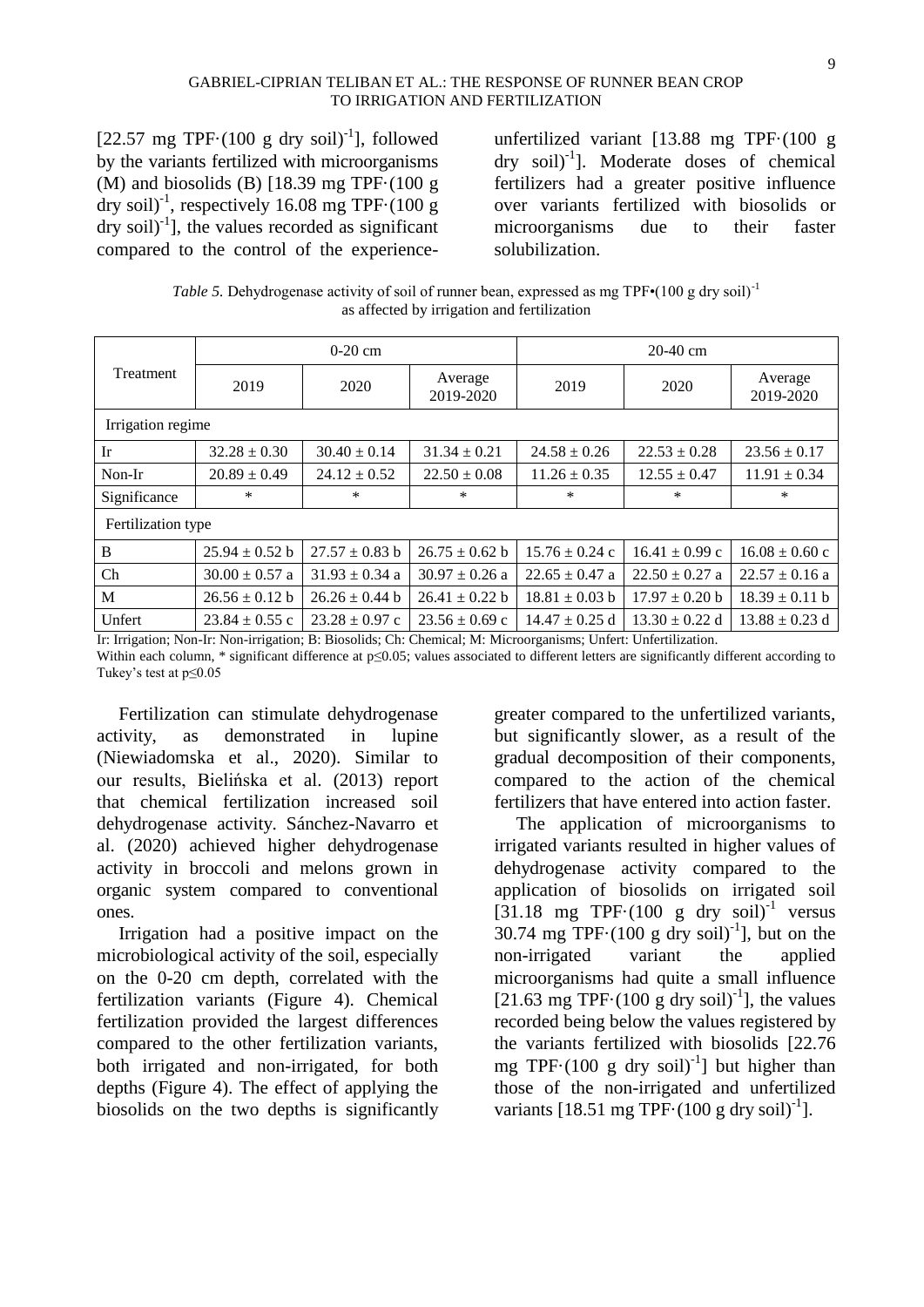



Ir: Irrigation; Non-Ir: Non-irrigation; B: Biosolids; Ch: Chemical; M: Microorganisms; Unfert: Unfertilization. Values associated to different letters are significantly different according to Tukey's test at p≤0.05.

*Figure 4.* Dehydrogenase activity of soil of runner bean as affected by the interaction between irrigation and fertilization

The better results obtained for the dehydrogenase activity in the irrigated soil treated with microorganisms as compared with the non-irrigated soil, could be due to the better condition for growth and development of microorganisms, which stimulated their multiplication and therefore the accumulation of dehydrogenase in the soil.

Regarding the activity of dehydrogenase in higher depths (20-40 cm), it was observed that on irrigated (Ir) soil, the chemical (Ch) and microorganism (M) fertilizations gave the best results as compared to the fertilization with biosolids (B), significant difference being registered. This difference might be the result of the added microorganisms which could enrich the native microbial community of the soil and thus the dehydrogenase activity. In the non-irrigated (Non-Ir) soil it was seen a decrease of the dehydrogenase activity, the highest results being recorded by the chemical

fertilization (Ch), followed by biosolid fertilization (B) and microorganism fertilization (M), between which significant differences were recorded. These results confirm the fact that in irrigated soils, the conditions needed for the microorganisms to grow and develop and thus produce dehydro-genase, are better than in non-irrigated soils.

The highest content of assimilating pigments (45.23 SPAD units) is correlated in the present study with the highest photosynthetic rate (5.31 µmol CO<sub>2</sub> m<sup>-2</sup> s<sup>-1</sup>) recorded for variant Ir x M, while the dehydrogenase activity of the soil for the same treatment occupied the second place [31.18 mg TPF $\cdot$ (100 g dry soil)<sup>-1</sup> in the 0-20 cm layer and  $26.81$  mg TPF $(100 \text{ g dry soil})^{-1}$  in the 20-40 cm layer] after irrigated x chemical treatments. Moreover, the analysis of the correlation between dehydrogenase activity and yield showed a strongly positive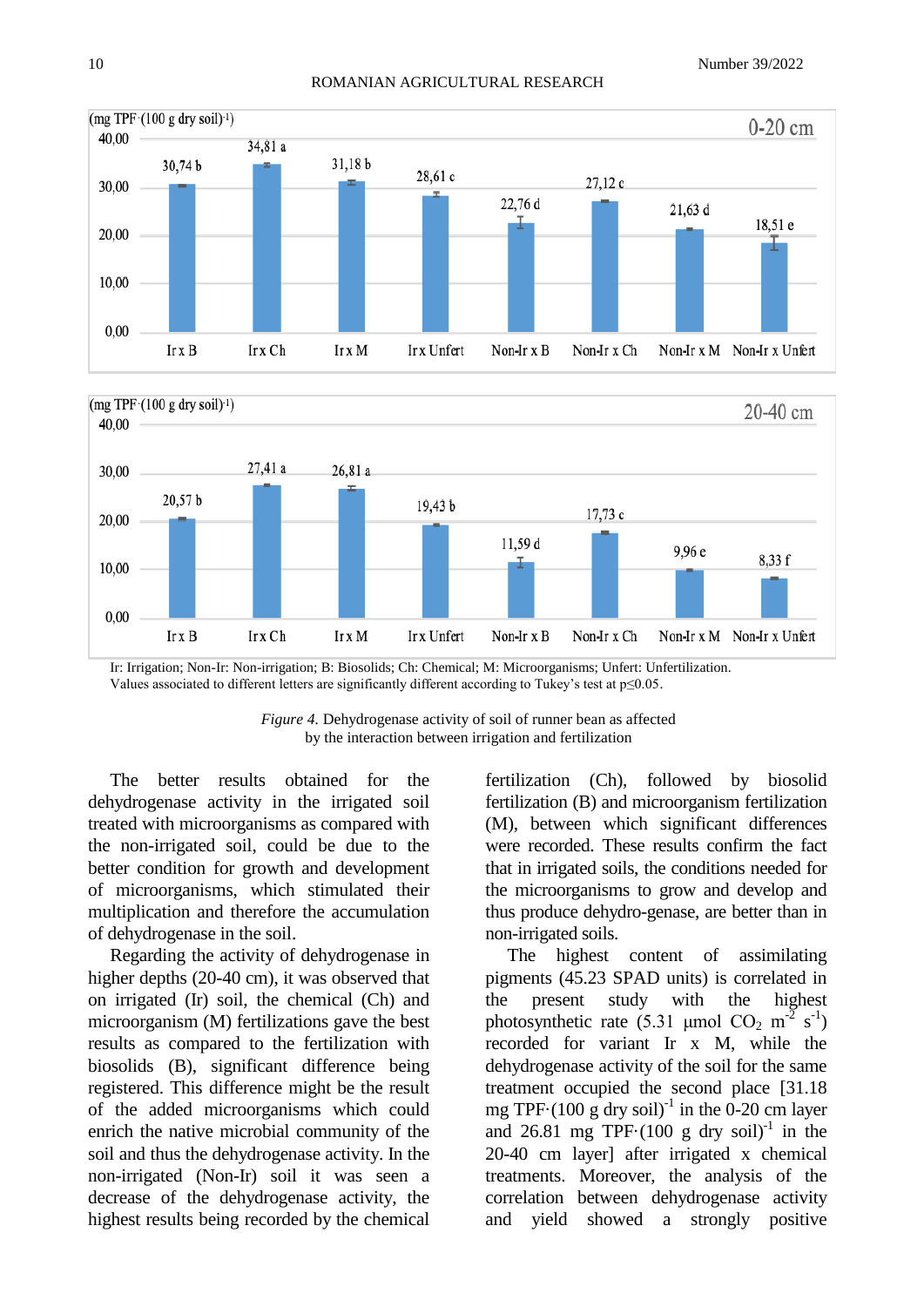correlation, both at the soil horizon 0-20 cm (0.97 for irrigation and 0.90 for fertilization), and at 20-40 cm (0.98 for irrigation and 0.94 at fertilization). The availability of the nutrients depends on the water content in the soil that allows the dilution of nutrients and formation of ions and development of the beneficial microorganisms (e.g. AMF). From a practical point of view, the results demonstrate the importance of irrigating runner bean crops, having a more pronounced influence on production than fertilization. These results demonstrate the starting hypothesis of the experiment that irrigation improves the mineral nutrition and physiology of runner bean. Variation in chlorophyll content among plants cultivated under different fertilizers may be related to the type of fertilizer and thus different mechanisms of interaction between plants and fertilizer may be revealed. For instance, AMF are known to increase the P availability to plants as well as a better protection against abiotic stresses.

### **CONCLUSIONS**

Runner bean grown in the open field responded favorably in terms of yield both to the application of irrigation and fertilization. However, the irrigation factor proved to be a major condition for the success of runner bean crop, regardless of the fertilization regime.

Data about dehydrogenase activity of the soil confirm its minimum activity in the absence of water, these being strongly correlated with the obtained yields.

The use of biosolids in the runner bean fertilization turned to be a sustainable choice, as well as a way to recycle them, while the microorganisms' application was more efficient under irrigation conditions.

Overall, both irrigation and chemical fertilization resulted in high production, and the combination of these two factors led to the synergy phenomenon, generating the best production results.

Taking into account the current climate changes, the results of this study show that for the hill and plain area in northeastern Romania, runner bean, a species native to cold and humid climates, should be cultivated under irrigation conditions, but not ignoring, the need for fertilization to increase production.

### **ACKNOWLEDGEMENT**

This paper was financed by a grant of the Romanian Education and Research Ministry, through Programme 1 - Development of the national research-development system, subprogramme 1.2 - Institutional performance - Projects for financing excellence in RDI, contract No. 1PFE/30.12.2021.

### **REFERENCES**

- Agapie, A.L., Horablaga, M.N., Gorinoiu, G., Sala, F., 2020. *Foliar surface calculation model in soybean*. AIP Conference Proceedings 2293 (1), 350002.
- Amalfitano, C., Gomez, L.D., Frendo, P., De Pascale, S., Pepe, O., Simister, R., Ventorino V., Agrelli D., Borrelli C., McQueen‑Mason, S.J., Caruso, G., 2018. *Plant-Rhizobium symbiosis, seed nutraceuticals, and waste quality for energy production of Vicia faba L. as affected by crop management*. Chemical and Biological Technologies in Agriculture, 5: 15.
- Avasilcăi, L., Teliban, G., Morariu, D.I., Stoleru, V., Bibire, N., Vieriu, M., Panainte, A.D., Munteanu, N., 2017. *Parameters of chemical composition of Phaseolus coccineus L. pods grown in protected areas.* Rev. Chim., Bucharest, 68(12): 2955-2958.
- Bărbieru, A., 2021. *Variability of yield and chemical composition in some Romanian soybean genotypes*. Romanian Agricultural Research, 38: 141-146.
- Bielińska, E.J., Futa, B., Bik-Mołodzińska, M., Szewczuk, C., Sugier, D., 2013. *The impact of fertilizing agents on the enzymatic activity of soils.* J. Res. Appl. Agric. Eng., 58(3): 15-19.
- Bireescu, L., Bireescu, G., Constandache, C., Sellitto, M.V., Dumitru, M., Anton, I., 2010. *Ecopedological research for ecological rehabilitation of degraded lands from Eastern Romania*. Soil and Water Research, 5(3): 96-101.
- Bireescu, G., Dazzi, C., Lo Papa, G., 2018. *Features of selected benchmark soils along an elevational transect of the northeastern part of the Moldavian Plateau (Romania)*. International Soil and Water Conservation Research, 6: 325-330.
- Brandão, D., de Freitas, P.S.L., Rezende, R., Dallacort, R., Garcia, M.M., 2013. *Effects of water stress on photosynthesis and evapotranspiration in common bean plants*. Journal of Food, Agriculture & Environment, 11(1): 383-388.
- Burducea, M., Zheljazkov, D., Valtcho, D.I., Lobiuc, A., Teliban, G.C., Stoleru, V., Zamfirache, M.M., 2018. *Fertilization modifies the essential oil and physiology of basil varieties.* Ind. Crop Prod., 121: 282-293.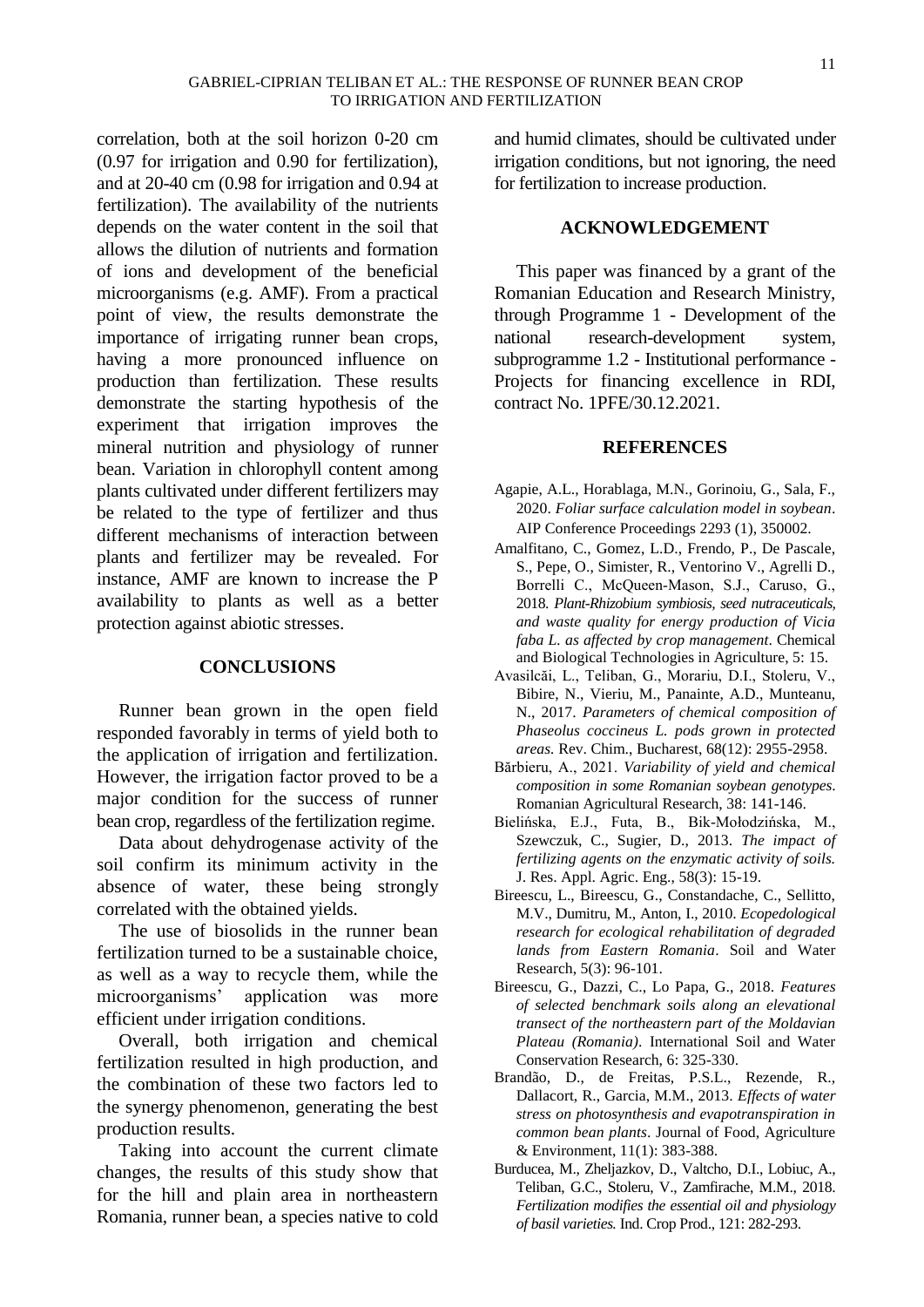- Burducea, M., Lobiuc, A., Asandulesa, M., Zaltariov, M.F., Burducea, I., Popescu, S.M., Zheljazkov, V.D., 2019. *Effects of sewage sludge amendments on the growth and physiology of sweet basil*. Agronomy-Basel, 9(9): 548.
- Caruso, G., Stoleru, V., Munteanu, N., Sellitto, V.M., Teliban, G.C., Burducea, M., Țenu, I., Morano, G., Butnariu, M., 2019. *Quality performances of sweet pepper under farming management*. Notulae Botanicae Horti Agrobotanici, 47(2): 458-464.
- Casida, L.E., Klein, D.A., Santoro, T., 1964. *Soil dehydrogenase activity.* Soil Science, 98: 371-376.
- Cioroianu, T., Sirbu, C., Bireescu, G., Burtan, L., Lungu, M., Constantin, C., 2017. *Fertilisers with natural organic substances, physicochemical and agrochemical characteristics*. Journal of Environmental Protection and Ecology, 18(4): 1668-1675.
- Dincă, L., Săndoiu, D.I., Ștefanic, G., Moraru A.C., 2013. *Modification of some pedo-enzymic indices of the reddish preluvosol during the action of fertilizers, after nineteen years of experimentation*. Rum. Biotechn.Lett., 18(2): 8206-8213.
- Furtak, K., and Gajda, A.M., 2017. *Activity of dehydrogenases as an indicator of soil environment quality.* Polish Journal of Soil Science, L/1.
- Galea (Deleanu), F.M., Munteanu, N., Stoleru, V., Teliban, G.C., 2018. *Positive aspects of an ornamental vegetable garden and its effects towards family and community sustainability.* Scientific Papers, Series B, Horticulture, 62: 517-520.
- Giacometti, C., Demyan, M.S., Cavani, L., Marzadori, C., Ciavatta. C., Kandeler, E., 2013. *Chemical and microbiological soil quality indicators and their potential to differentiate fertilization regimes in temperate agroecosystems.* Applied Soil Ecology, 64: 32-48.
- Gianfreda, L., and Ruggiero, P., 2006. *Enzyme Activities in Soil*. In: Nannipieri, P., Smalla, K. (eds.), Nucleic Acids and Proteins in Soil. Springer-Verlag Berlin Heidelberg: 257-311.
- Gomez, K.A., and Gomez, A.A., 1984. *Statistical procedures for agricultural research*. New York, John Wiley & Sons.
- Hamburdă, S.B., 2015. *Experimental results in order to develop the runner bean (Phaseolus coccinues L.) cultivation technology.* Doctoral thesis, USAMV Iaşi, Romania.
- Hamburdă, S.B., Teliban, G.C., Munteanu, N., Stoleru, V., 2016. *Effect of intercropping system on the quality and quantity of runner bean (Phaseolus coccineus L.).* Not. Bot. Horti Agrobo., 44(2): 613-618.
- Kiss, S., and Boaru, M., 1965. *Methods for the determination of dehydrogenase activity in soil*. Symposium on Methods in Soil Biology, SNRSS, Bucharest: 137-143.
- Łabuda, H., 2010. *Runner bean (Phaseolus coccineus L.) - biology and use.* Acta Sci. Pol., Hortorum Cultus., 9(3): 117-132.
- Małachowska-Jutsz, A., and Matyja, K., 2019. *Discussion on methods of soil dehydrogenase determination.* Int. J. Environ. Sci. Technol., 16: 7777-7790.
- Mărin, N., Lupu, C., Șerban, M., Preda, C., 2021. *Long term nitrogen and phosphorus fertilization influence upon soil*. Romanian Agricultural Research, 38: 183-191.
- Matev, A., Ilcheva, G., Petrova, R., Velika Kuneva, V., 2022. *Evapotranspiration of common beans (Phaseolus vulgaris) depending on the irrigation regime*. Romanian Agricultural Research, 39.
- Mihalache, G., Zamfirache, M.M., Mihasan, M., Ivanov, I., Stefan, M., Raus, L., 2015. *Phosphatesolubilizing bacteria associated with runner bean rhizosphere*. Arch. Biol. Sci., 67(3): 793-800.
- Mihalache, G., Mihasan, M., Zamfirache, M.M., Stefan, M., Raus, L., 2018. *Phosphate solubilizing bacteria from runner bean rhizosphere and their mechanism of action*. Romanian Biotechnological Letters, 23(4): 13853-13861.
- Mohamed, H.I., El-Sayed, A.A., Rady, M.M., Caruso, G., Sekara, A., Abdelhamid, M.T., 2021. *Coupling effects of phosphorus fertilization source and rate on growth and ion accumulation of common bean under salinity stress*. PeerJ, 9: e11463.
- Munteanu, N., 1985. *Phaseolus coccineus L. - o specie legumicolă care merită mai multă atenţie.* Producţia Vegetală - Horticultura, 4: 17-19.
- Munteanu, N., 2005. *Preliminary study on biodiversity of species Phaseolus coccineus L*. Scientific Papers, Horticulture, USAMV Iaşi, 48(1): 83-92.
- Munteanu, N., Popa, L.D., Stoleru, V., 2007a. *On the agrobiological value of some local population of runner bean.* Scientific Papers, Horticulture, USAMV Iaşi, 50: 489-494.
- Munteanu, N., Popa, L.D., Teliban, G.C., 2007b*. Suitability of Phaseolus coccineus L. species for cultivation in sustainable agriculture systems*. Scientific Papers, Horticulture, USAMV Iaşi, 50: 495-500.
- Munteanu, N., Hamburda, S.B., Popa, L.D., 2013. *Research on the main productivity features in an assortment of runner bean (Phaseolus coccineus L.) in the environmental conditions from NE Romania.* Scientific Papers, Agriculture, USAMV Iasi, 56(1): 159-162.
- Niewiadomska, A., Sulewska, H., Wolna-Maruwka, A., Ratajczak, K., Waraczewska, Z., Budka, A., 2020. *The influence of bio-stimulants and foliar fertilizers on yield, plant features, and the level of soil biochemical activity in white lupine (Lupinus albus L.) cultivation*. Agronomy, 10(1): 150.
- Paplinski, R., 2014. *Analysis of selected characteristics of leaves and flowers of several cultivars of runner bean (Phaseolus coccineus L.).* [Annales](http://yadda.icm.edu.pl/yadda/element/bwmeta1.element.agro-journal-225e544b-a321-4a5c-9150-e240f6788735)  [Universitatis Mariae Curie-Skłodowska, Sectio](http://yadda.icm.edu.pl/yadda/element/bwmeta1.element.agro-journal-225e544b-a321-4a5c-9150-e240f6788735)  [EEE, Horticultura,](http://yadda.icm.edu.pl/yadda/element/bwmeta1.element.agro-journal-225e544b-a321-4a5c-9150-e240f6788735) Lublin, 24(3): 12-19.
- Piecyk, M., [Drużyńska, B.,](https://www.sciencedirect.com/science/article/pii/S0963996912004681?via%3Dihub#!) [Worobiej, E.,](https://www.sciencedirect.com/science/article/pii/S0963996912004681?via%3Dihub#!) [Wołosiak, R.,](https://www.sciencedirect.com/science/article/pii/S0963996912004681?via%3Dihub#!)  [Ostrowska-Ligęza,](https://www.sciencedirect.com/science/article/pii/S0963996912004681?via%3Dihub#!) E. 2013. *Effect of hydrothermal treatment of runner bean (Phaseolus coccineus)*